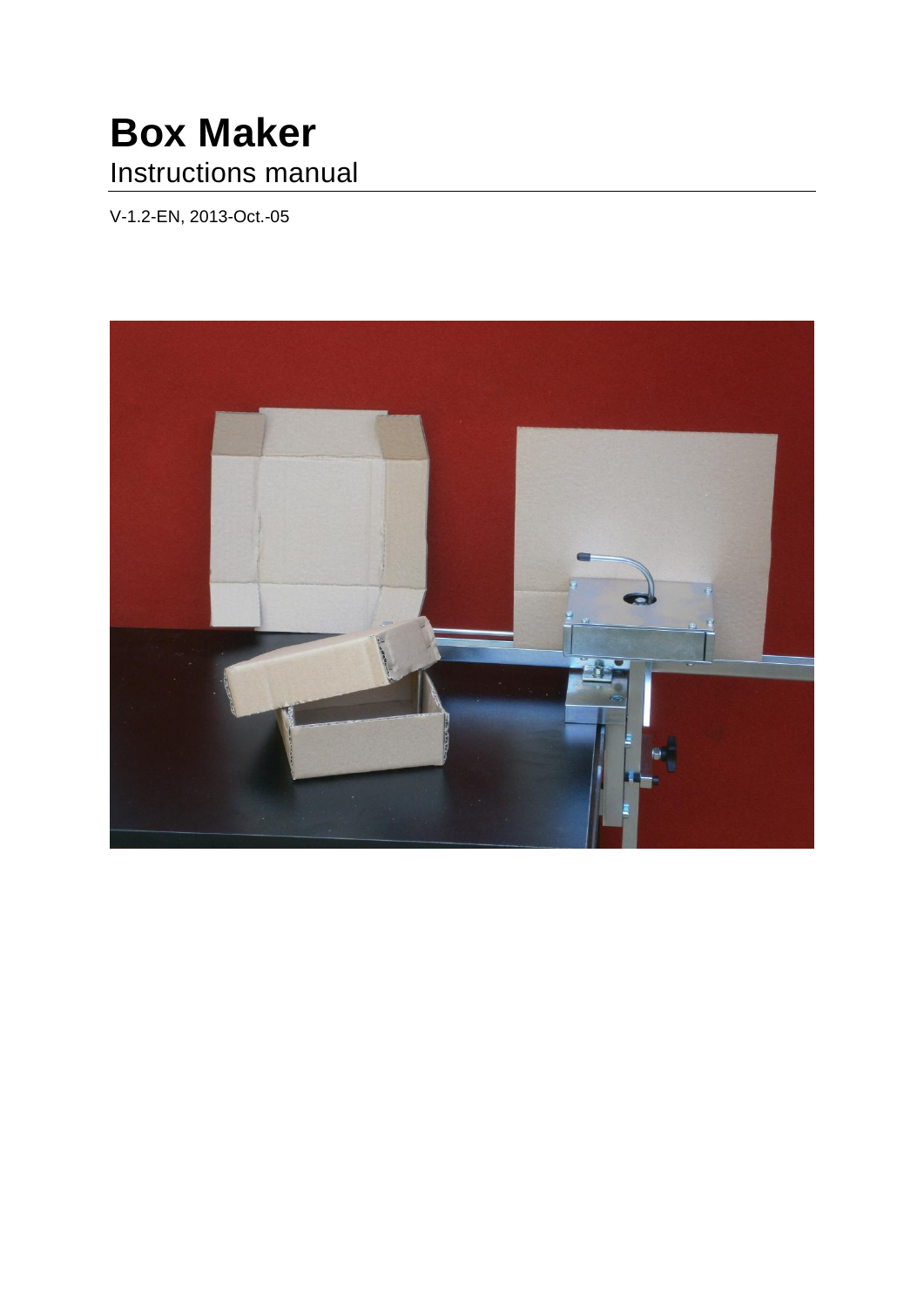# **Application of the Box Maker**

- The Box Maker is designed for making boxes from corrugated paper specified in the "Parameters" section of this document.
- You can cut, slit, and perforate corrugated paper between the ranges specified in the "Parameters" section of this document.

#### **Warning**

- Prior to the Box Maker utilization, definitely read all instructions.
- The Box Maker is designed only for cutting, slitting, and perforating corrugated paper between the ranges specified in the "Parameters" section of this document.
- Cutting, slitting, or perforating other materials can damage the Box Maker and may result injury.
- To reduce the risk of injury, an inspection shall be essential, if the Box Maker utilized in the vicinity of children.
- The Box Maker should be mounted to a table which is strong enough to hold the Box Maker safely.

#### **Parameters**

| Dimensions, assembled: (L x W x H)                 | 740 x 20 x 840 mm |
|----------------------------------------------------|-------------------|
| Package dimensions: (L x W x H)                    | 22 x 16 x 880 mm  |
| Netto weight:                                      | 16 kg             |
| Brutto weight:                                     | $18$ kg           |
| Maximum corrugated paper thickness:                | 7 <sub>mm</sub>   |
| Maximum distance between the edge of sheet and the | 550mm             |
| cutting/perforation:                               |                   |
| Minimum distance between the edge of sheet and the | 50 <sub>mm</sub>  |
| cutting/perforation:                               |                   |
| Back paper stop setting range:                     | 25-350mm          |
| Cutting knife type:                                | Olfa MCB-1        |
| Perforating knife type:                            | Paperfox PK-24-25 |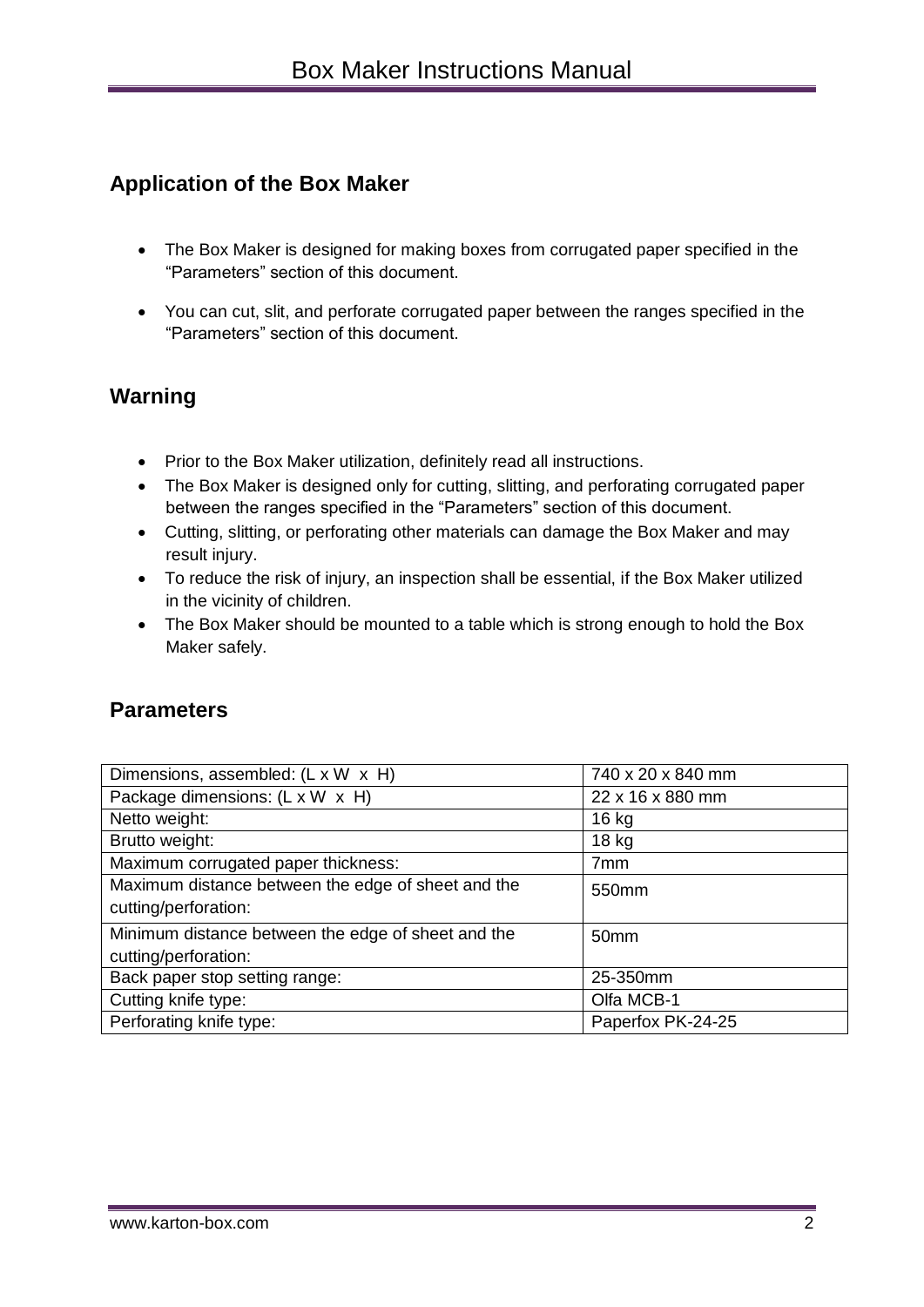# **Parts of the Box Maker**

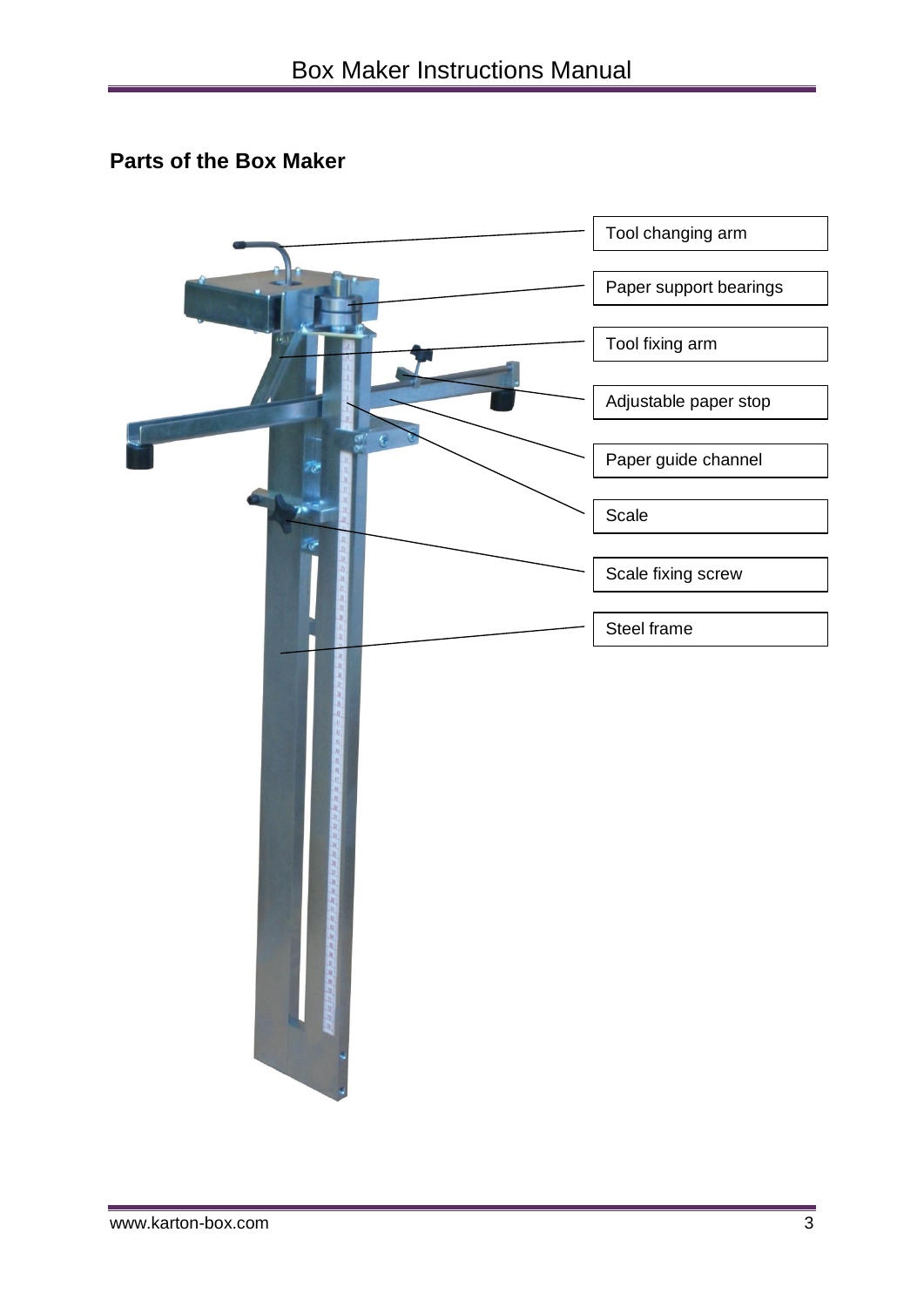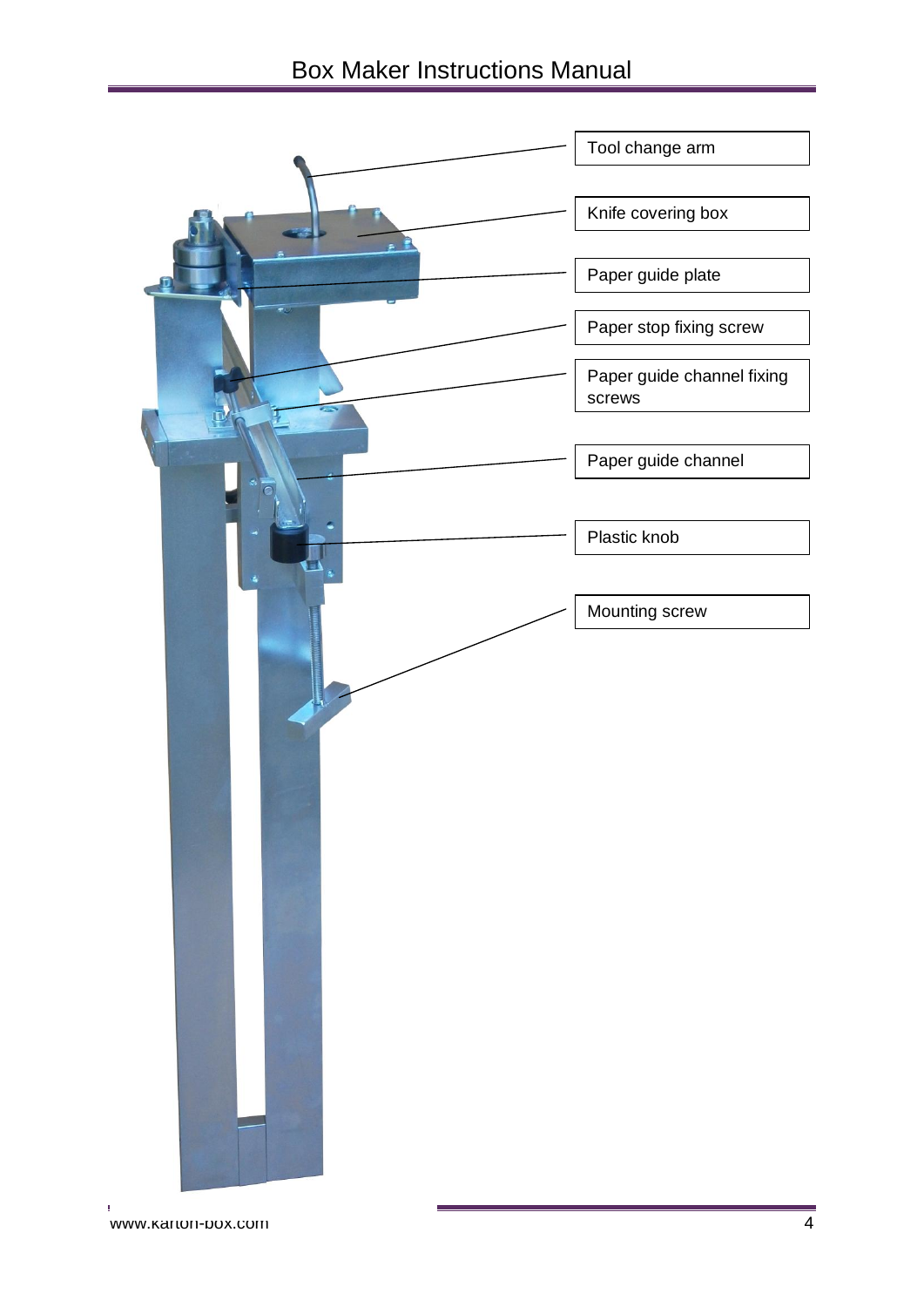# Box Maker Instructions Manual



#### **Assembling the Box Maker**

The paper guide channel is delivered with the Box Maker disassembled. To fix the paper guide channel on the you should remove a plastic knob from the end of the guide channel, and you can mount it on to the device with two M6 screws. Do not forget to assemble the plastic knob again, because it is mounted on the channel to avoid the risk of injury caused by the edge of the channel.

#### **Mounting the Box Maker on a table**



You can fix the Box Maker on a table which is strong enough to hold the device during operation.

Simple place the device on the edge of the table and fix it with the mounting screw.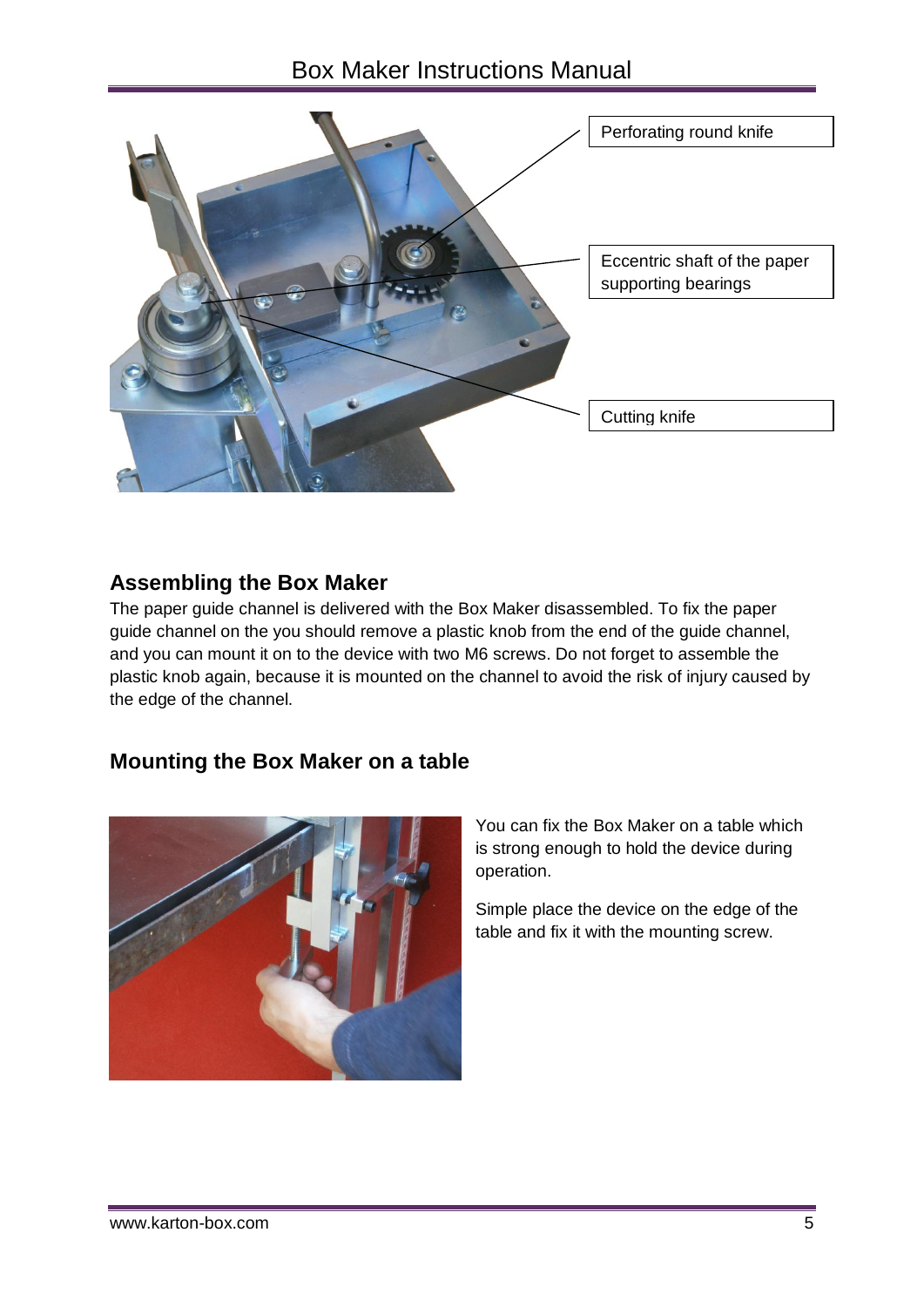# **Setting the distance of cutting/perforating from the edge of the sheet**



Hold the knife covering box and loose the scale fixing screw. Now you can move the steel frame up and down. Select the desired position with the help of the scale and fix the scale fixing screw.

Make sure that this screw is fixed well, because the loose steel frame can fall down and it may cause injury.

#### **Selecting the perforating or cutting tool.**



The Box Maker has a revolver head with a perforating and a cutting knife. You can select the desired tool with loosing the tool fixing arm and turning the tool changing arm into the proper position.

The tool changing arm can be turned only 180 degrees, it has two positions it can't be turned around.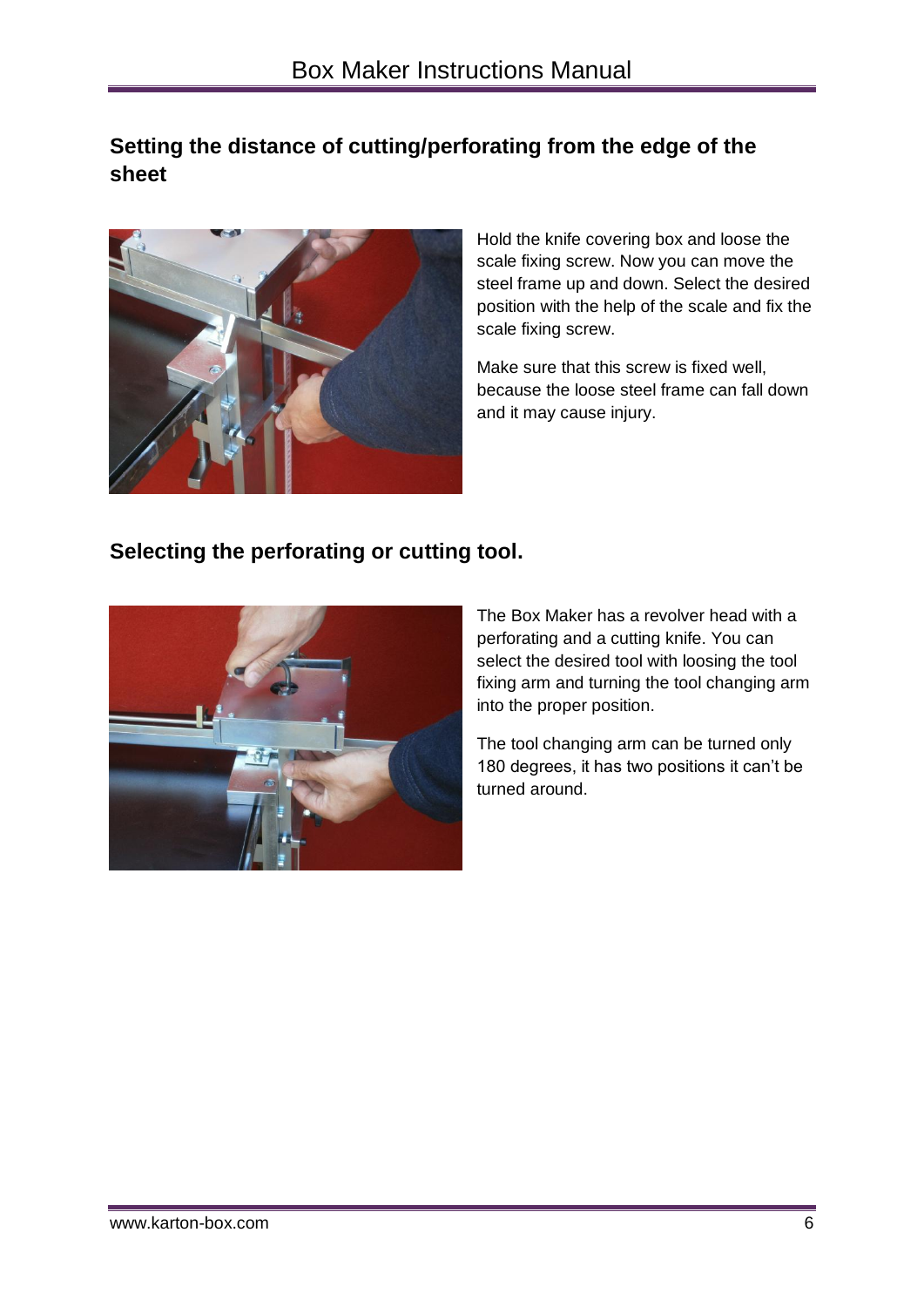# **Setting the depth of the cutting/perforation**



Not all corrugated paper is the same, so you sometimes have to set the depth of the perforation so that the box could be folded easily, but the corrugated paper won't break when folding.

Loose the M6 fixing screw of the eccentric axle of the paper supporting bearings and with the help of a hexagon tool or a screw driver turn it so as it needed. You don't have to open the lid of the knife covering box for this operation as in this picture.

## **Setting the adjustable paper stop**



If you want to cut or perforate the sheet not in the whole width, you can set the paper stop into the proper position to limit the cutting/perforating length. Loose the M5 manual screw and set the paper stop into the proper position. Fix the M5 screw again.

If you want to cut/perforate the sheet in the whole width again, you don't have to remove this setting. Simply turn the paper stop up, so that the whole width could be perforated/cutted again.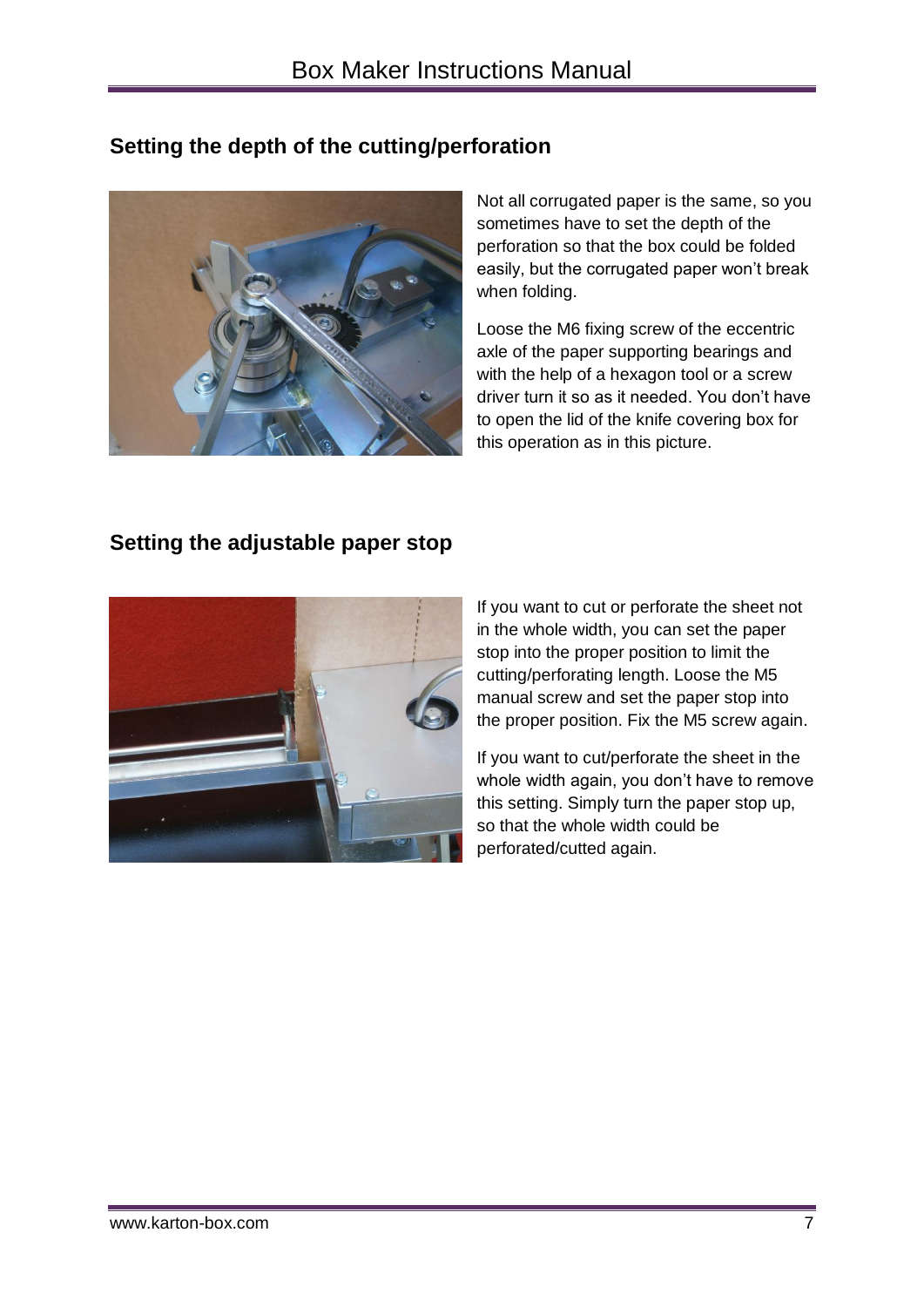### **Cutting with the Box Maker**



**Perforating with the Box Maker**

Select the cutting tool, set the desired cutting position and push a sheet through the Box Maker as in the picture.

Select the perforating tool, set the desired perforation position and push a sheet through the Box Maker as in the picture.

If the perforation is not deep enough or it is too deep then you can set the depth of the perforation so that the corrugated paper could be folded easily, but it wouldn't break during folding.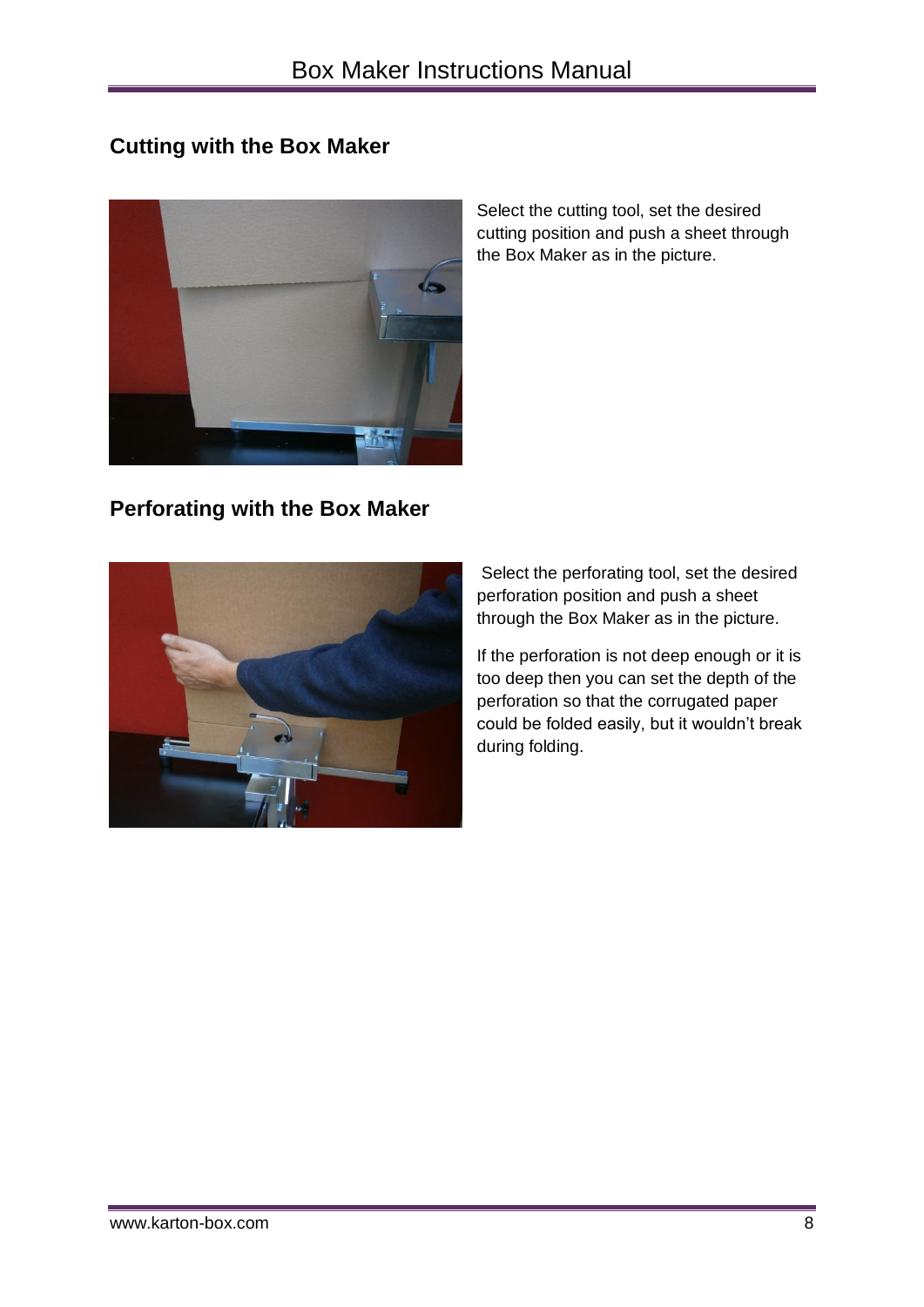### **Slotting with the Box Maker**



Select the cutting tool, set the position of cutting and set the paper stop so that it should limit the cutting length to the desired size.

Push the sheet into the device as in the picture. When the sheet pushed to the paper stop pull it back.

# **Making "telescopic" boxes with the Box Maker**



You can use your Box Maker for cutting, slitting, perforating, slotting and for a lot of other purposes, but the main function of this device is the box making. The simplest box you can manufacture with this device is a so called telescopic box. This box has a bottom and s top part.

Booth part is likes as in the picture, but the top part a bit wider so that it could slipped on to the bottom one.

You can use a same size of corrugated paper (AxB) for booth part, and the perforation position (E) can be set to a bit differently.



First cut the corrugated paper into the desired size. (A x B)

Select the cutting tool and push through the sheet on the Box Maker.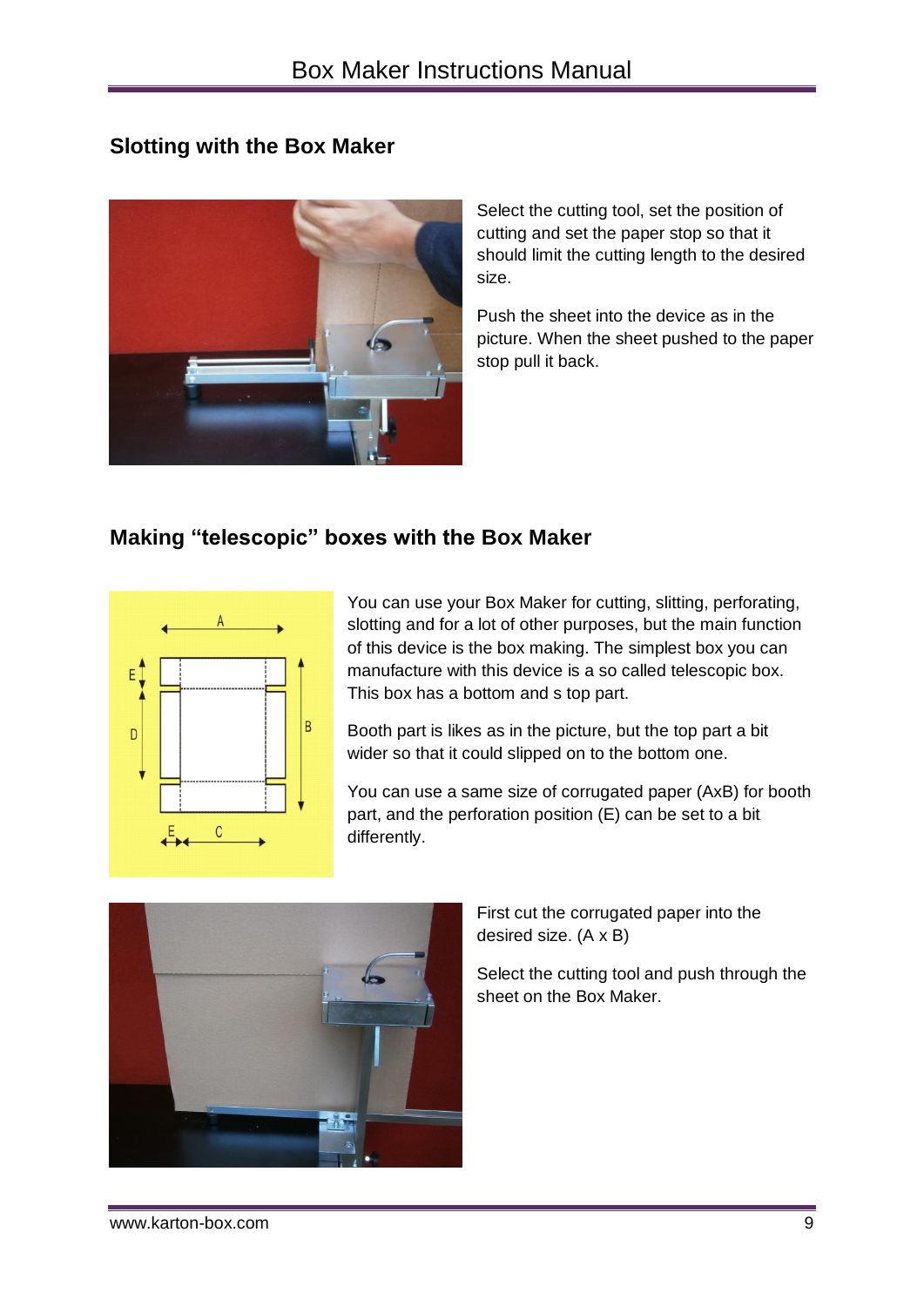# Box Maker Instructions Manual





Select the perforating tool, set the perforation position (E) and perforate all the 4 side of the sheet.

Select the cutting tool, and set the cutting depth with the paper stop. The cutting position is the same as the perforation position so you don't need to set this position again.

Prepare the 4 slots.



Your half-ready box should look like as the one on the picture.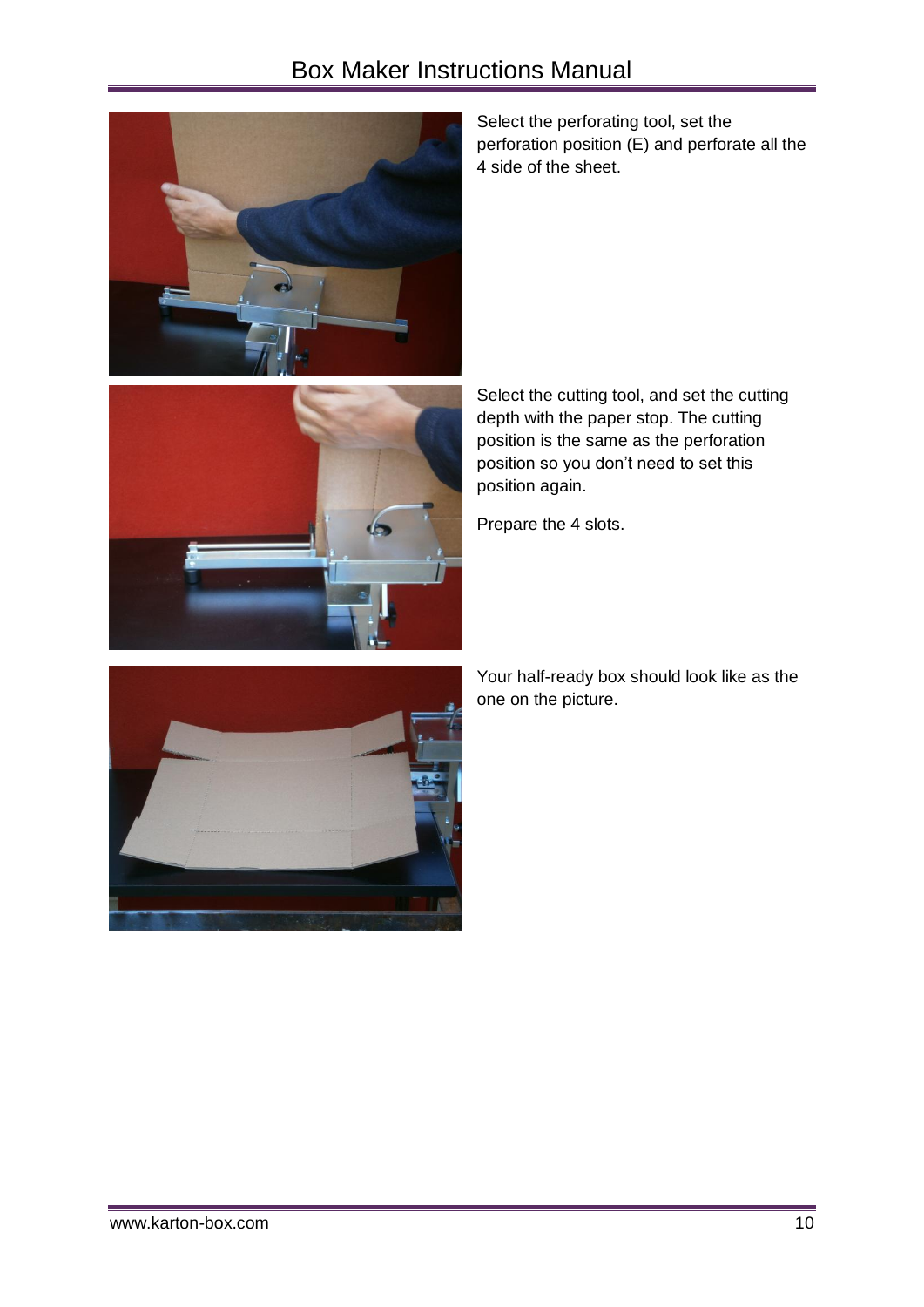# Box Maker Instructions Manual



Staple the corners of the box.

For thinner corrugated papers you can use a simple stapler for this purpose.



Your "telescopic" box is ready.

#### **Making other boxes with the Box Maker**



You can make simple slotted boxes with your Box Maker as well.

The process is very similar as with the telescopic boxes, but you have to make more setting during manufacturing these boxes.